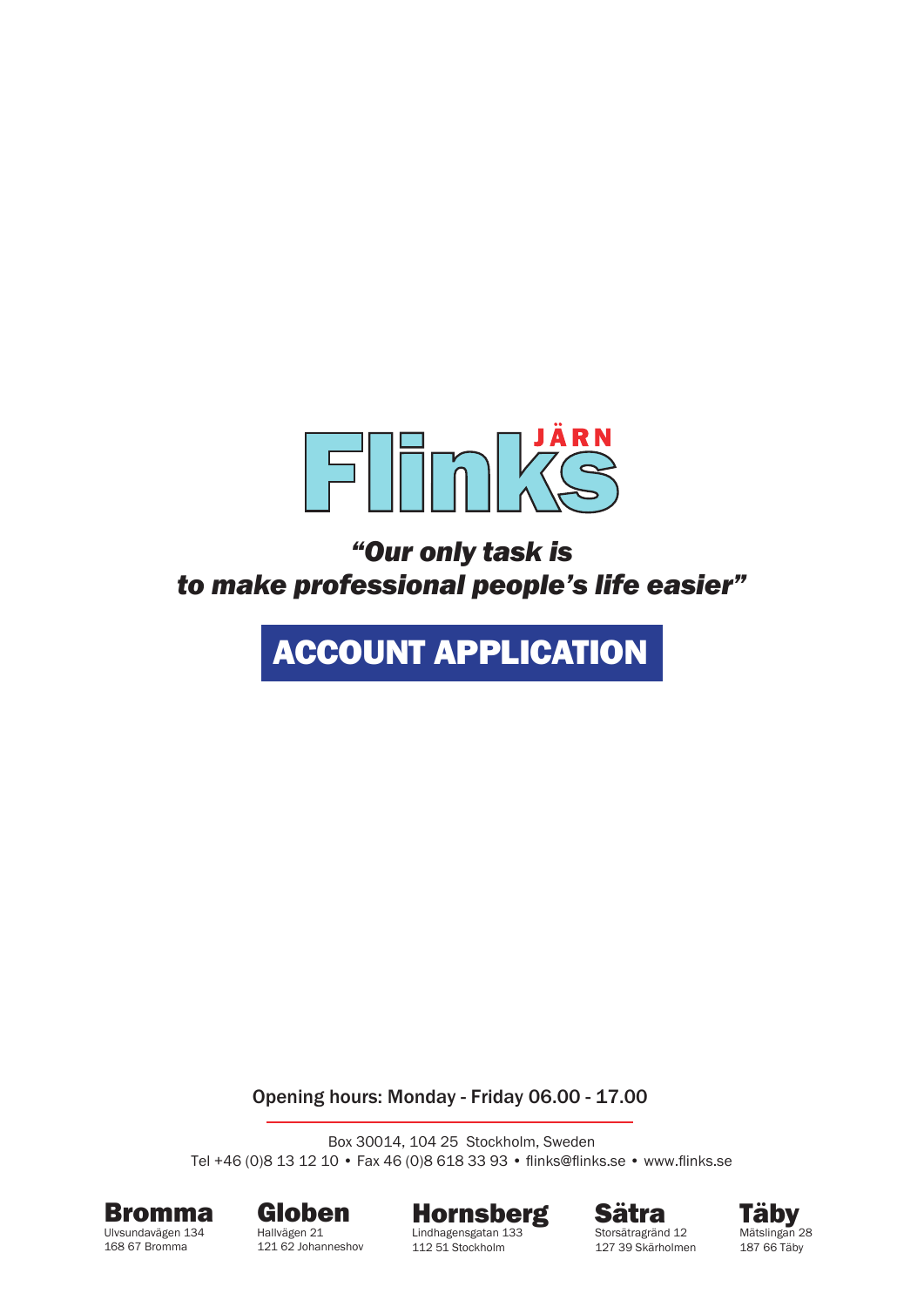### Flinks – for professionals.

#### Become a customer today – you choose how you want to pay

Welcome to Flinks – the store for professionals, where you'll find more than 20,000 trade items including tools, machinery, nuts & bolts, fittings, building materials and industrial supplies. In all our cash and carry outlets (Bromma, Globen, Hornsberg Sätra and Täby) you can walk around and look, try things out and ask questions in peace and quiet. We are open from 06.00 to 17.00 Monday to Friday. In our stores you will find knowledgeable people who can give you trade advice if you need it.

#### If you can rely on your supplier, you'll keep your customers!

Flinks is only open to professional tradespeople. On our shelves you'll find carefully selected products, because we pick the best out of each manufacturer's catalogue. These are products that we ourselves trust and know will live up to your standards. At Flinks you'll always find what you need, and the way we work will cut your costs overall.

#### Loyal customers get bonuses

Our loyal customers will be rewarded with an annual bonus that accumulates whenever you shop with us. By using Flinks as your main supplier, we also believe that you will gain a lot by using your time better. Credit bonus is paid in the form of a credit note that is sent to you in February of the year following purchase. Cash bonuspaid in the form of a cash bonus cheque that you can use to buy products in our stores. The cash bonus cheque is sent out in February of the year following that in which the bonus is earned.

Bonus is not paid for specially offered goods, packaging goods transports and other services.

#### Do you want to pay by invoice or by card and cash?

We have two different bonus scales depending on how you choose to pay for your purchases.

### Your bonus from Flinks for 2022: If total purchases (ex.VAT/tax) reach: Minimum bonus in SEK: 5% SEK 18.000 – 46.999 SEK 900 6% SEK 47.000 – 105.999 SEK 2.820 7% SEK 106.000 – 181.999 SEK 7.420

#### The Flinks 2022 bonus scale when you pay by invoice

| $\blacksquare$ | $-$ - $\sim$ - $\sim$ $\sim$ $\sim$ $\sim$<br>------        | -------            |
|----------------|-------------------------------------------------------------|--------------------|
| 8%             | 278.999<br><b>SEK 182,000</b><br>$\overline{\phantom{0}}$   | <b>SEK 14.560</b>  |
| 9%             | 387.999<br><b>SEK 279,000</b><br>-                          | <b>SEK 25.110</b>  |
| 10%            | 495.999<br><b>SEK 388,000</b><br>$\overline{\phantom{0}}$   | <b>SEK 38,800</b>  |
| 11%            | 644.999<br><b>SEK 496,000</b><br>-                          | <b>SEK 54.560</b>  |
| 12%            | 798.999<br><b>SEK 645,000</b><br>-                          | <b>SEK 77.400</b>  |
| 13%            | 978.999<br><b>SEK 799,000</b><br>-                          | <b>SEK 103.870</b> |
| 14%            | 1.198.999<br><b>SEK 979.000</b><br>$\overline{\phantom{0}}$ | <b>SEK 137.850</b> |
| 15%            | <b>SEK 1.199.000 or more</b>                                | <b>SEK 179.850</b> |

#### The Flinks 2022 bonus scale when you pay by card or cash

| Your bonus from Flinks for 2022: | If total purchases (ex.VAT/tax) reach: | <b>Minimum bonus in SEK:</b> |
|----------------------------------|----------------------------------------|------------------------------|
| 6%                               | <b>SEK 13.000</b><br>$-39.999$         | <b>SEK 780</b>               |
| 7%                               | <b>SEK 40.000</b><br>$-60.999$         | <b>SEK 2.800</b>             |
| 8%                               | <b>SEK 61,000</b><br>89.999<br>$\sim$  | <b>SEK 4.880</b>             |
| 9%                               | <b>SEK 90.000</b><br>104.999<br>$\sim$ | <b>SEK 8.100</b>             |
| 10%                              | SEK 105.000 sek and higher             | <b>SEK 10.500</b>            |

Flinks' terms of sale are provided in the attached "General terms and conditions of sale". Submitting a signed application to become a Flinks cash customer/account customer means that you accept these terms.

#### Privacy Policy (GDPR)

When Flinks receive a signed application to become a cash or a credit bonus customer as well as in connection with offerings and sales in Flinks shops, personal data are collected and stored. Flinks processes personal information in accordance with national and EU laws and our companys "Privacy Policy"as you can find on our website www.flinks.se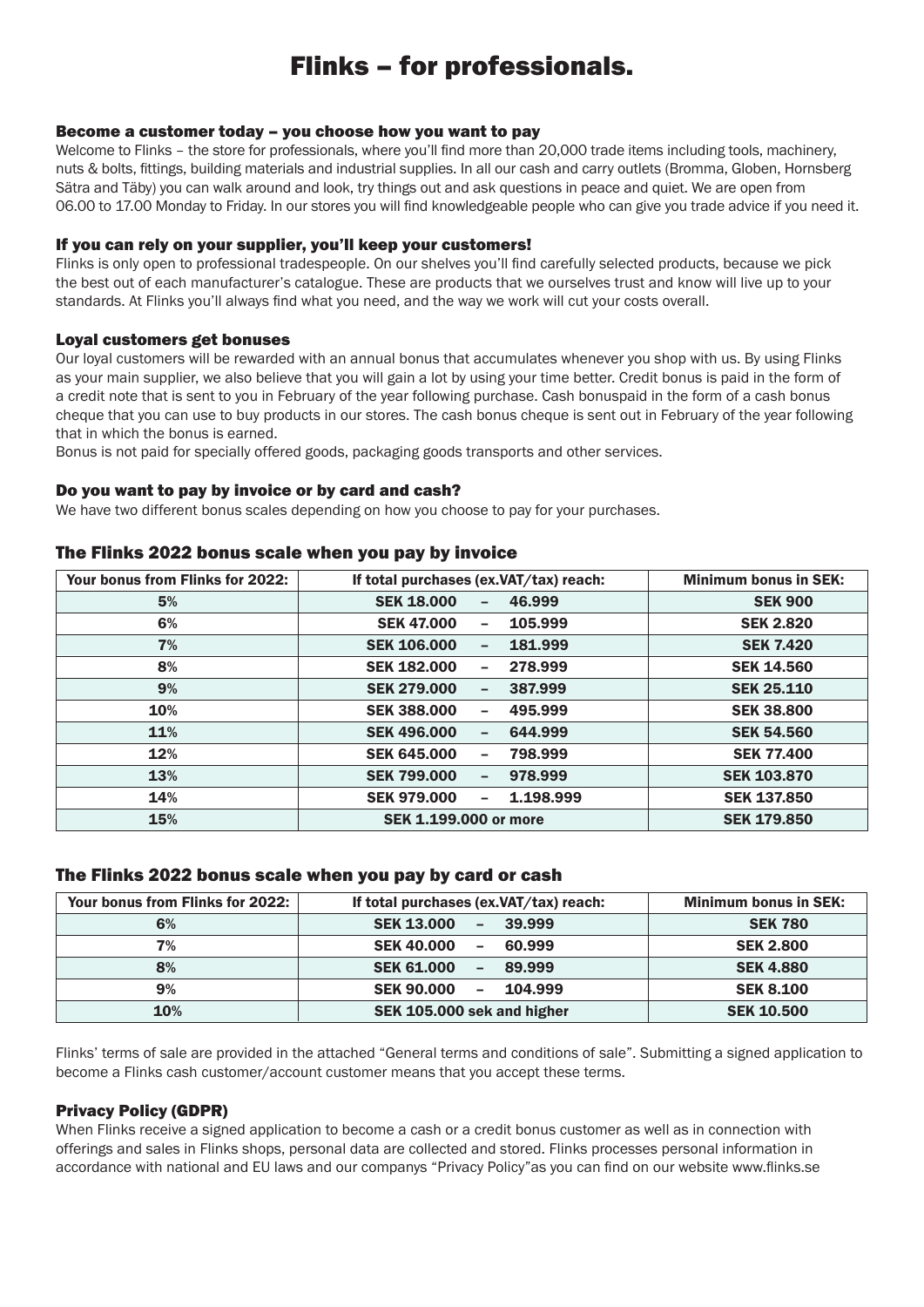### Account application

- 1. Fill in **Part 1** of the application (mandatory information we require from all applicants). If you only want to pay by card or cash the application is ready to send when you have filled in Part 1.
- 2. If you want to pay by invoice (credit account) then you must also fill in Part 2 of the application.
- 3. Hand in your application to Flinks customer service, or scan it and email it to flinks@flinks.se. You can also fax it to +46 (0)8 6183393 or fold it and send it by post (postage paid within Sweden). If you have any questions please call us on +46 (0)8 131210.
- 4. Shortly after we receive your application we will contact you. If you are applying for a credit account (to be paid by invoice) we will carry out a standard credit check and notify you of the credit limit that we are able to grant your business.
- $\Box$  We want to pay by invoice (credit account) Please check one box only

 $\Box$  We want to pay by card or cash (Cash account)

#### Part 1 (mandatory)

#### Part 2 (business credit application)

| Please email invoices to entertainment and the control of the state of the control of the control of the control of the control of the control of the control of the control of the control of the control of the control of t |  |  |
|--------------------------------------------------------------------------------------------------------------------------------------------------------------------------------------------------------------------------------|--|--|
|                                                                                                                                                                                                                                |  |  |
| Do we need authorisation to add new authorised purchasers? $\square$ YES $\square$ NO                                                                                                                                          |  |  |
|                                                                                                                                                                                                                                |  |  |